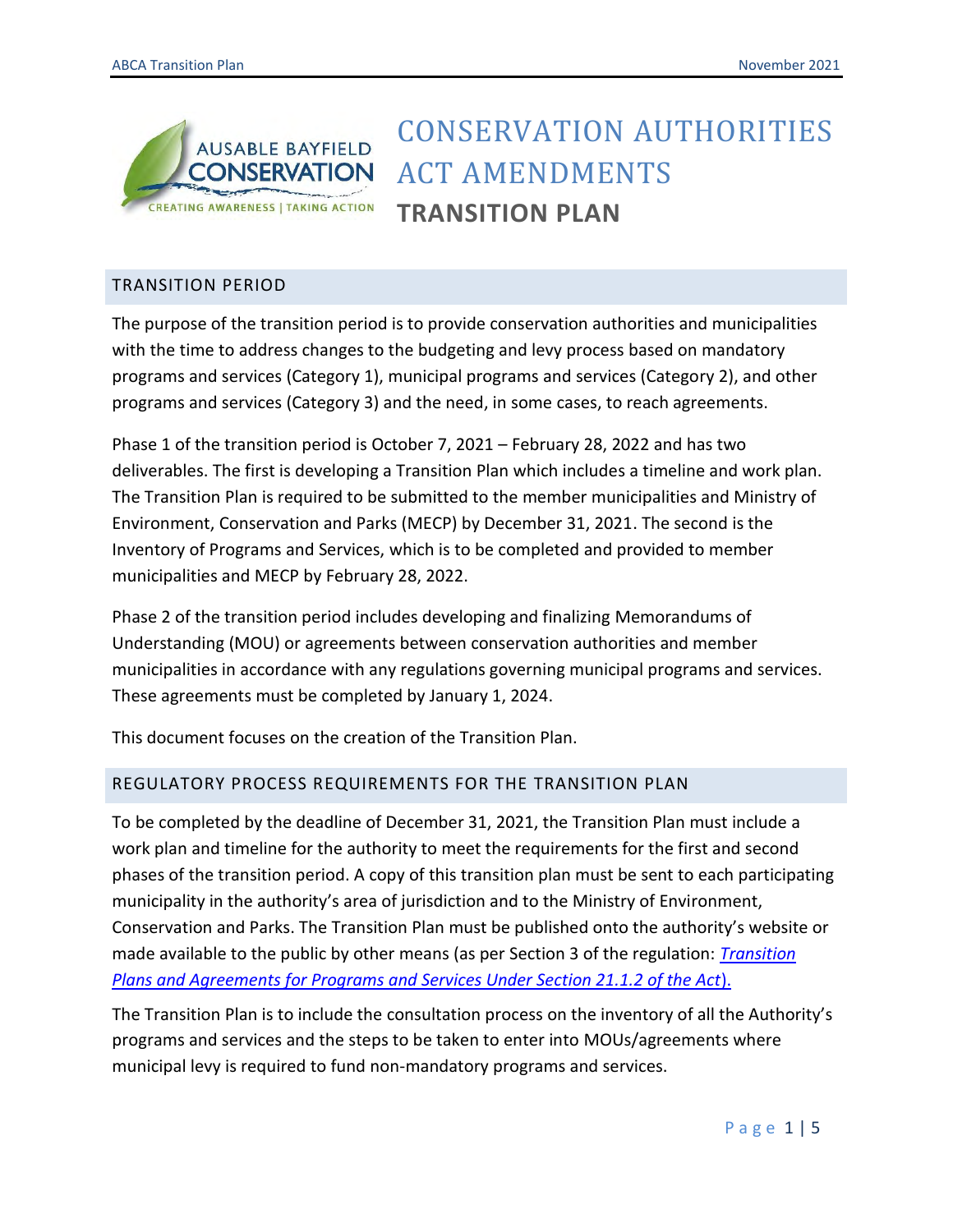#### WORK PLAN, TIMELINE AND CONSULTATIONS

The process will support 2024 budget discussions including the new categorization of Conservation Authority (CA) programs and services:

Category 1: Mandatory programs and services where municipal levy could be used without any agreement.

Category 2: Non-mandatory programs and services at the request of a municipality with municipal funding through a MOU or agreement.

Category 3: This category includes other non-mandatory programs and services a CA determines are advisable. These may use municipal levy through a MOU/agreement. Programs and services in Category 3 may also be funded through other means. In the latter situation, an MOU/agreement with the municipality is not required.

The majority of the work plan efforts will focus on developing financial scenarios and MOUs/agreements. Conservation authority staff will be engaged in this work through communication and consultation with municipalities (staff and council). It is proposed that the CA Board of Directors will review draft documents prior to circulation to municipalities for approval.

The October 2022 municipal election has a significant effect on the Transition Plan schedule. The Ausable Bayfield Conservation Authority work plan is based on the premise that municipalities will prefer the newly-elected councils to enter into the MOU/agreements. The same premise is used with the ABCA board of directors which may have a turn-over in membership following the election. However, Conservation Authority staff can do background work, draft financial scenarios and prepare the framework of agreements in 2022.

Although each conservation authority has its own budget processes and timelines, we will make efforts to coordinate with neighbouring conservation authorities that share a municipality.

#### **Ausable Bayfield Conservation Authority Participating Municipalities**

*Adelaide Metcalfe, Bluewater, Central Huron, Huron East, Lambton Shores, Lucan Biddulph, Middlesex Centre, North Middlesex, Perth South, South Huron, Warwick, West Perth*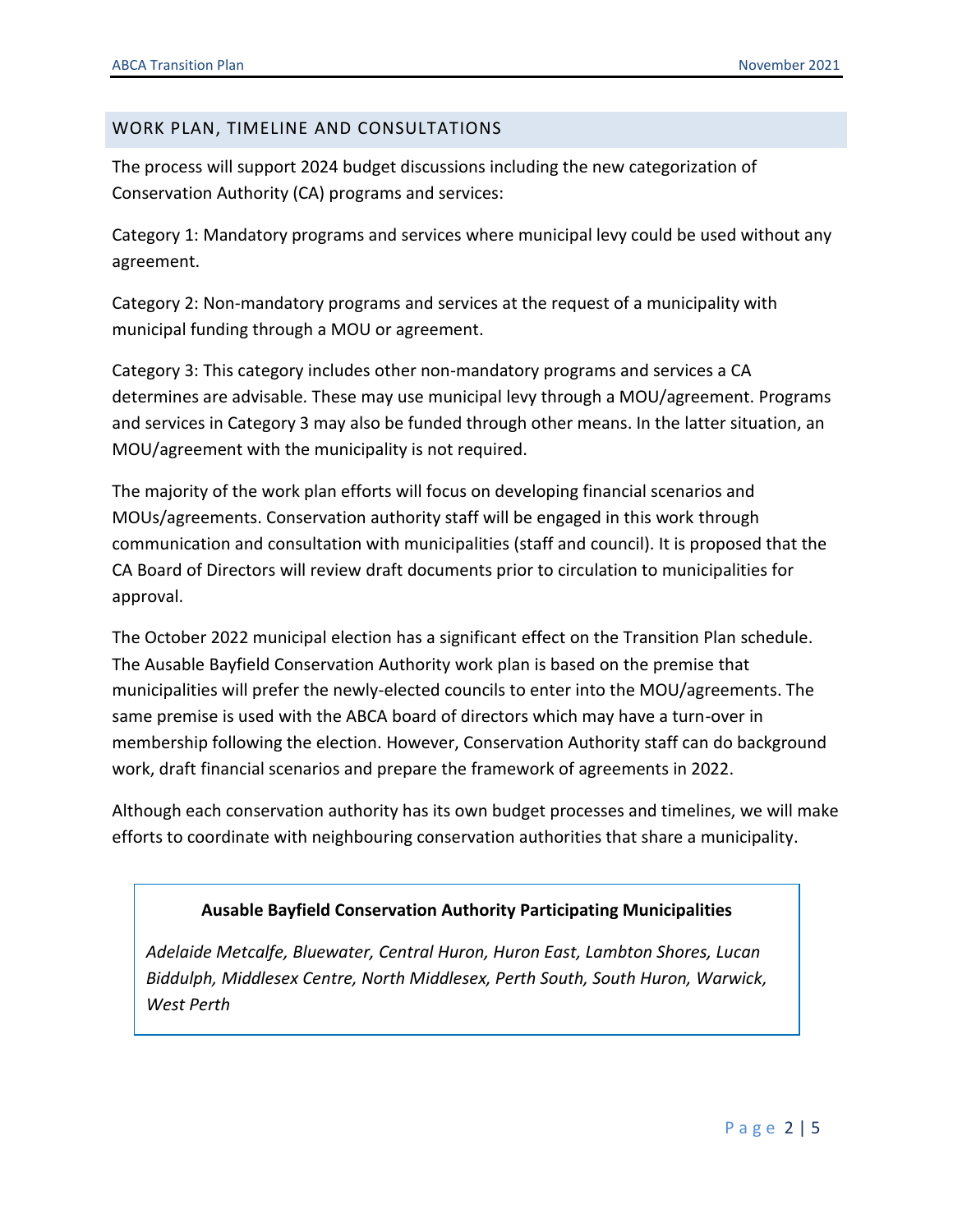#### PART 1: TRANSITION PLAN AND INVENTORY OF CURRENT PROGRAMS AND SERVICES

| <b>Task</b>                                            | Date           |
|--------------------------------------------------------|----------------|
|                                                        |                |
| Phase 1: October 2021 - February 2022                  |                |
| <b>Transition Plan</b>                                 |                |
| Develop work plan timeline                             | Oct '21        |
| Discuss with neighbouring CAs                          | Nov '21        |
| Develop Transition Plan draft                          | Oct - Nov '21  |
| Present Draft Transition Plan to Board of Directors    | Nov. 18'21     |
| <b>Provide Transition Plan to municipalities</b>       | Dec '21        |
| <b>Provide Transition Plan to MECP</b>                 | Dec. 31 ' 21   |
| <b>Transition Plan on Website</b>                      | Dec. 31 ' 21   |
|                                                        |                |
| Establish communication with municipal staff           | <b>Nov '21</b> |
| Municipality determines lead staff person              | <b>Nov '21</b> |
|                                                        |                |
|                                                        |                |
| <b>Inventory of Programs and Services</b>              |                |
| Discuss with neighbouring CAs                          | Nov '21        |
| Develop inventory of current programs & services draft | Nov '21        |
| Present draft inventory to BOD                         | Dec. 16 '21    |
| Provide Inventory to Municipalities                    | Jan '22        |
| Provide Inventory to MECP                              | Feb. 28 '22    |
| Inventory on Website                                   | Feb. 28 '22    |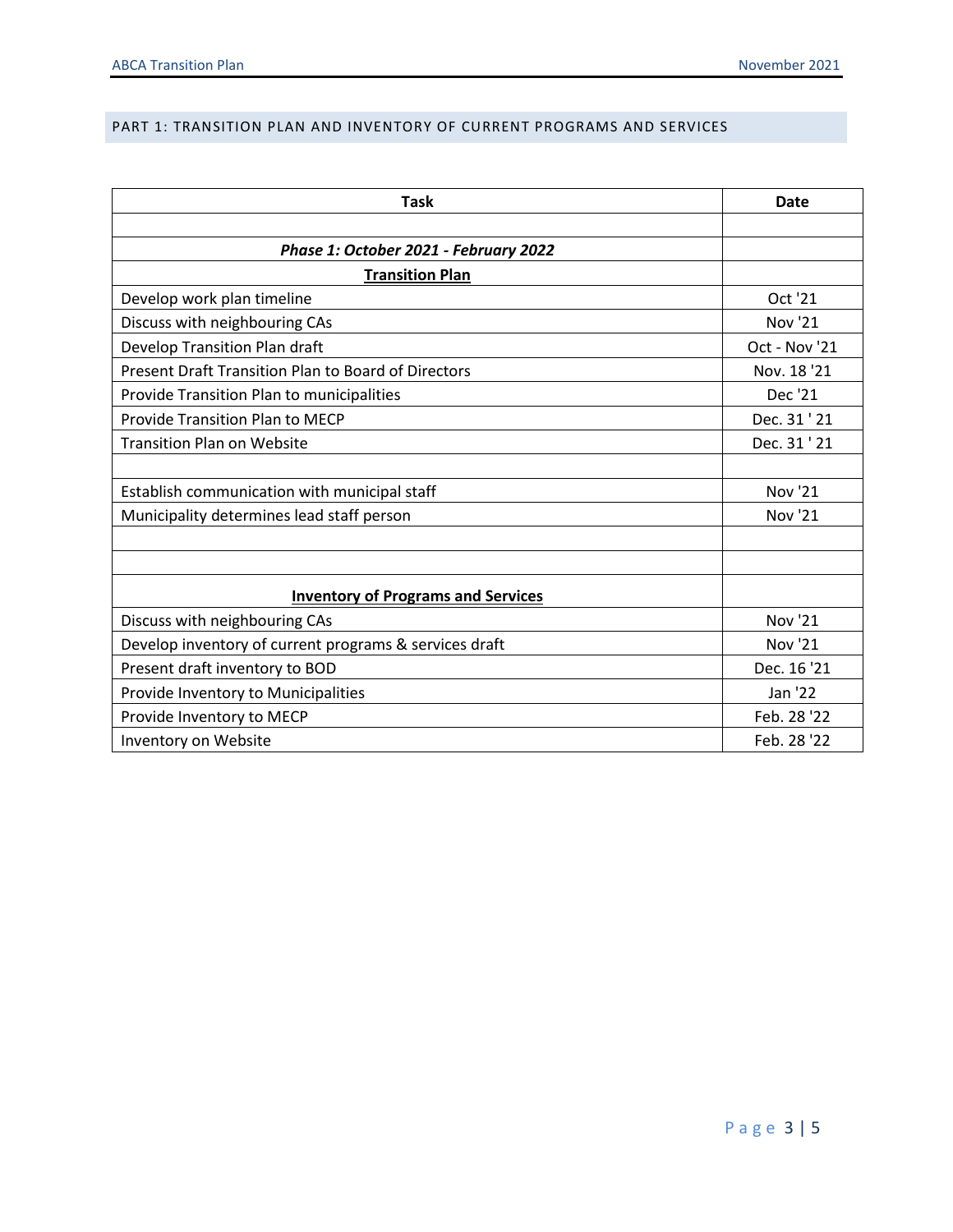## PHASE 2: MOUS/AGREEMENTS

| <b>Task</b>                                                                     | <b>Date</b>        |
|---------------------------------------------------------------------------------|--------------------|
| Phase 2: February 2022 -December 2023                                           |                    |
| Draft inventory with categories 1, 2 and 3                                      | Feb '22            |
| Amend existing municipal agreements for any "municipal services"                | March - May '22    |
| Consult with municipalities on inventory                                        | July - Aug '22     |
| Create draft MOU/agreements for "other programs and services" requiring levy    | Sept '22 - Jan '23 |
| Draft six-year financial forecast 2023-2028                                     | July - Aug '22     |
| Develop 2024 financial scenario                                                 | Sept '22 - Jan '23 |
| Attribute levy into mandatory and non-mandatory service areas                   | Sept '22 - Jan '23 |
| Apportion levy based on previous MVCA for inclusion in the draft MOU/agreements | Sept '22 - Jan '23 |
| Bring draft MOU/agreements with cost apportionment scenario to BOD              | Feb '23            |
| Consult with municipal staff on draft MOU/agreements                            | March '23          |
| Revise MOU/agreements as necessary                                              | Mar - Apr '23      |
| Return to BOD with revised financial plan/MOU/agreements (if necessary)         | May '23            |
| Consult with municipal staff on revised MOU/agreements (if necessary)           | July - Aug '23     |
| Finalize draft MOU/agreements at staff level                                    | Apr - June '23     |
| Resolution from BOD to circulate MOU/agreements to municipalities               | May - July '23     |
| Circulate MOU/agreements to municipalities                                      | June - Aug '23     |
| Attend municipal council meetings as requested                                  | Jan - Aug '23      |
| Execute MOU/agreements                                                          | July - Sept '23    |
| Revise and finalize inventory                                                   | Sept '23           |
| Develop draft 2024 budget                                                       | Sept '23           |
| BOD approves draft 2024 budget to circulate to municipalities                   | Oct - Nov '23      |
| BOD approves 2024 budget                                                        | Dec '23            |
| Submit copies of signed MOU/agreements to MECP                                  | Dec '23            |
| Transition period ends                                                          | Jan 1 '24          |
| Submit final version of inventory to municipalities                             | Jan 31 '24         |
| Submit final version of inventory to MECP                                       | Jan 31 '24         |
| Post final MOUs/agreements on CA website                                        | Jan 31 '24         |